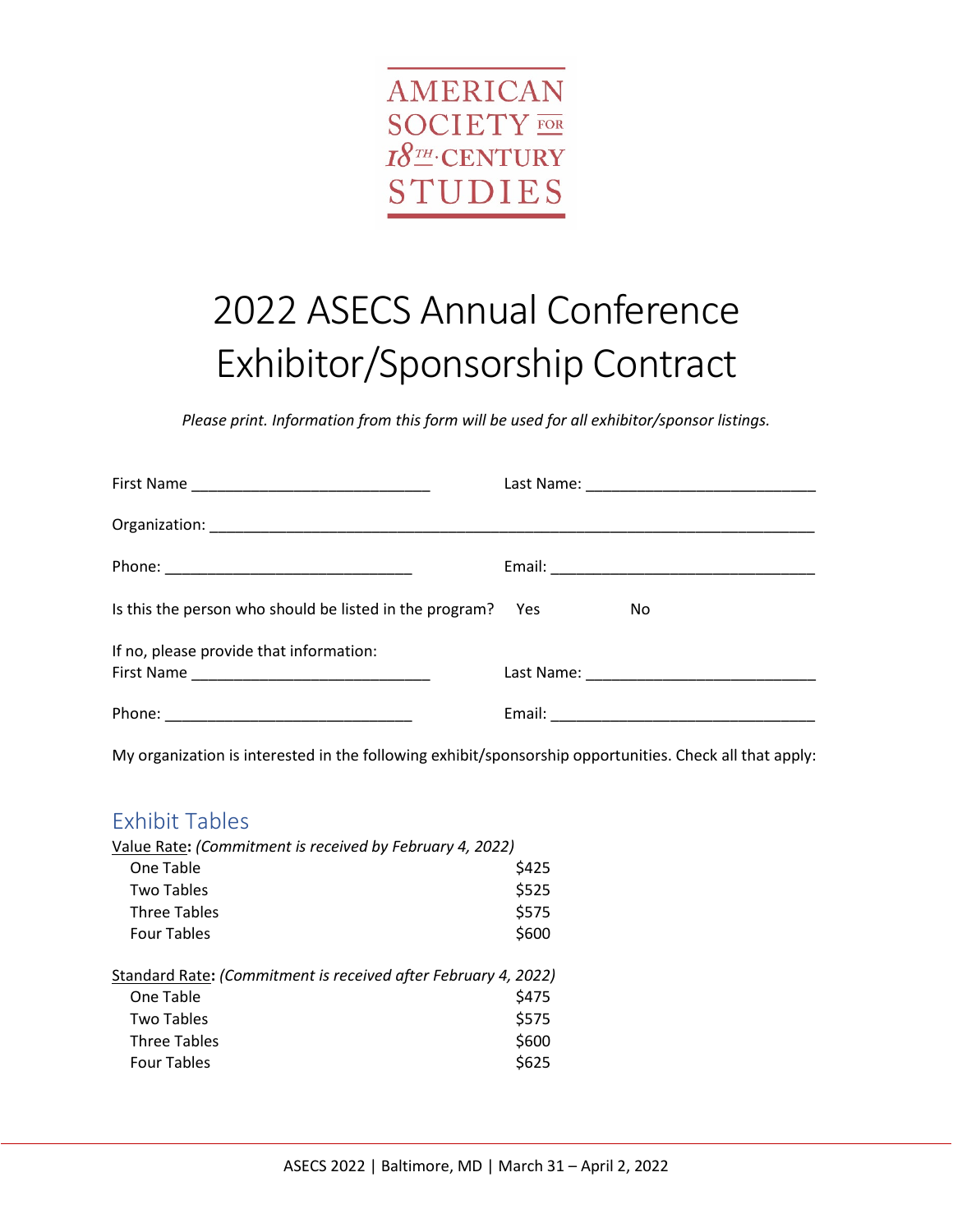## Advertising

| Digital        |        |
|----------------|--------|
| Mobile $App -$ |        |
| Package A      | \$1250 |
| Package B      | \$800  |
| Package C      | \$600  |

#### Communications

| Email Blast to Conference Attendees (limit one per organization to purchase) | S150 |
|------------------------------------------------------------------------------|------|
| Push Notification (limit 5 available to purchase)                            |      |
|                                                                              |      |

| Other/                  |                  |        |    |
|-------------------------|------------------|--------|----|
| Flyers (\$50 per flyer) | Number of Flyers | X \$50 | …S |
| Books (\$50 per book)   | Number of Books  | X \$50 |    |

### A la Carte Additions

| 2 Page Color Ad in PDF Program   | \$1,000 |
|----------------------------------|---------|
| 1 Page Color Ad in PDF Program   | \$450   |
| 1/2 Page Color Ad in PDF Program | \$350   |

## Sponsorships

| Lanyards                                     | \$2,000 |
|----------------------------------------------|---------|
| Coffee Sponsor (four sponsorships available) | \$750   |
| First Time Attendee Informational Meeting    | \$2,000 |
| The Doctor is in?                            | \$2,000 |
| <b>Registration Sponsor</b>                  | TBD.    |

#### TOTAL

 $\overline{\phantom{a}}$